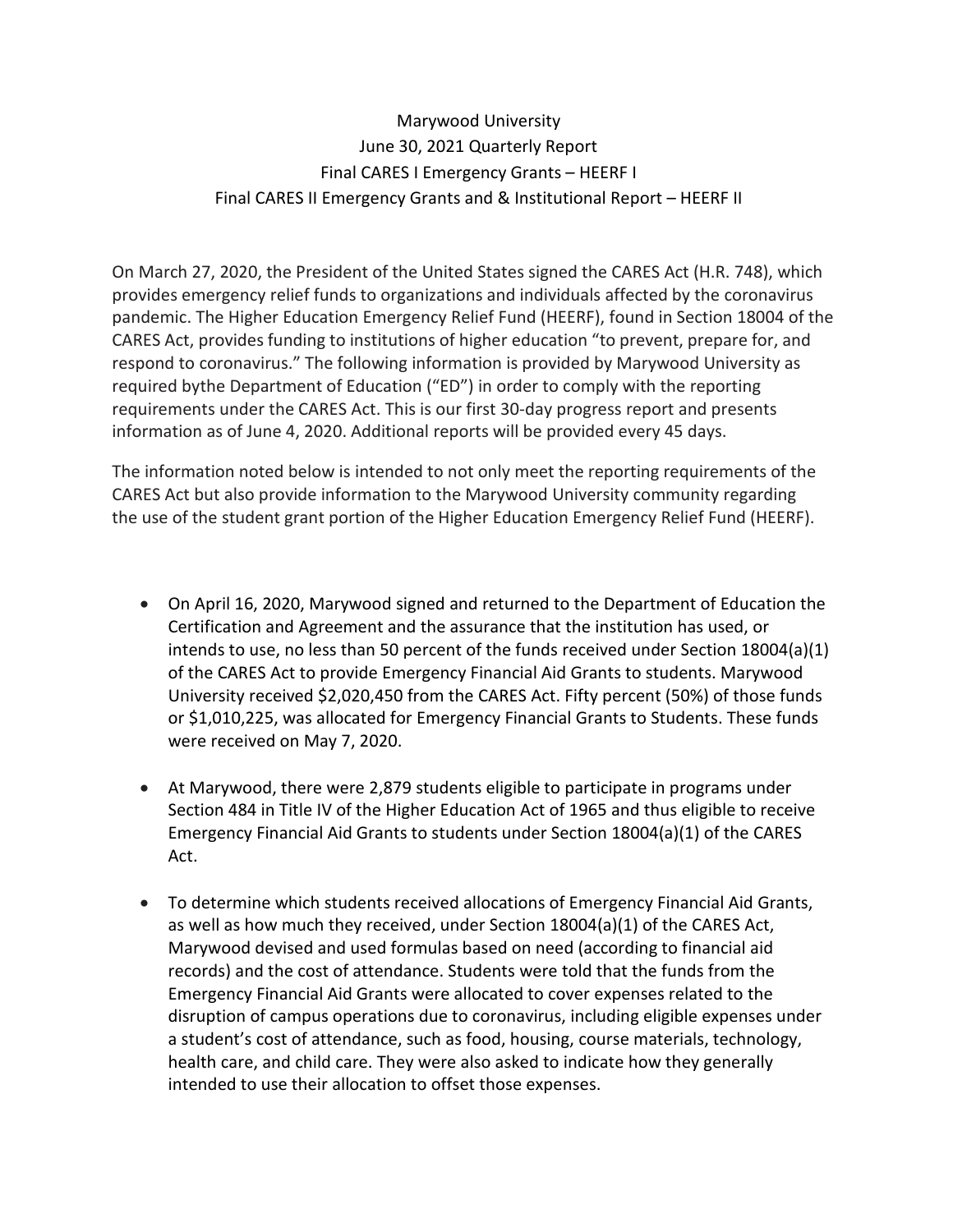• Below is a review of award activity as of June 30, 2021:

| <b>CARES I</b><br><b>Report on Recipients &amp; Expenditures</b> | <b>Unduplicated Students Awarded</b> | <b>Grants</b><br><b>Awarded</b> |
|------------------------------------------------------------------|--------------------------------------|---------------------------------|
| 30 Day Report - June 4, 2020                                     | 972                                  | \$836,900                       |
| 45 Day Report - July 5, 2020                                     | 974                                  | \$841,396                       |
| Quarterly Report - Sept 30, 2020                                 | 1004                                 | \$845,896                       |
| Quarterly Report - December 31, 2020                             | 1081                                 | \$1,008,896                     |
| Final Quarterly Report - March 31, 2021                          | 1081                                 | \$1,008,896                     |

- CARES I Grants were disbursed directly to students through the e-refund (direct deposit) process. In a May 1, 2020 email announcement to students, instructions for direct deposit were included. Students who did not set up direct deposit for the e-refund process within 15 days were mailed a check.
- Marywood University received \$2,020,450 from the Higher Education Emergency Relief Fund II (HEERF II) authorized by the Coronavirus Response and Relief Supplemental Appropriations Act, 2021 (CRRSAA). Fifty percent (50%) of those funds or \$1,010,225, was allocated for Emergency Financial Grants to Students. These funds were received on January 19, 2021.
- Unlike the CARES Act, the CRRSAA (HEERF II) requires that institutions prioritize students with "*exceptional need".* Marywood defined exceptional need as students, both undergraduate and graduate, who had an EFC (as per the FAFSA) between 0 - 5711. A matrix comprised of EFC, number of credits, and dependent/independent (as per the FAFSA) was used to determine grant amounts. After students in the exceptional need category were funded, the remaining funds were made available to students with EFC's greater than 5711.
- Students were told they could apply their HEERF II grant to an outstanding tuition balance, but only if they specifically chose and authorized that method of delivery.

| <b>CARES II</b><br><b>Report on Recipients &amp; Expenditures</b> |                                      |                       |
|-------------------------------------------------------------------|--------------------------------------|-----------------------|
|                                                                   | <b>Unduplicated Students Awarded</b> | <b>Grants Awarded</b> |
| Quarterly Report - March 31, 2021                                 |                                      |                       |
| Final Quarterly Report - June 30, 2021                            | 870                                  | \$1,011,554           |